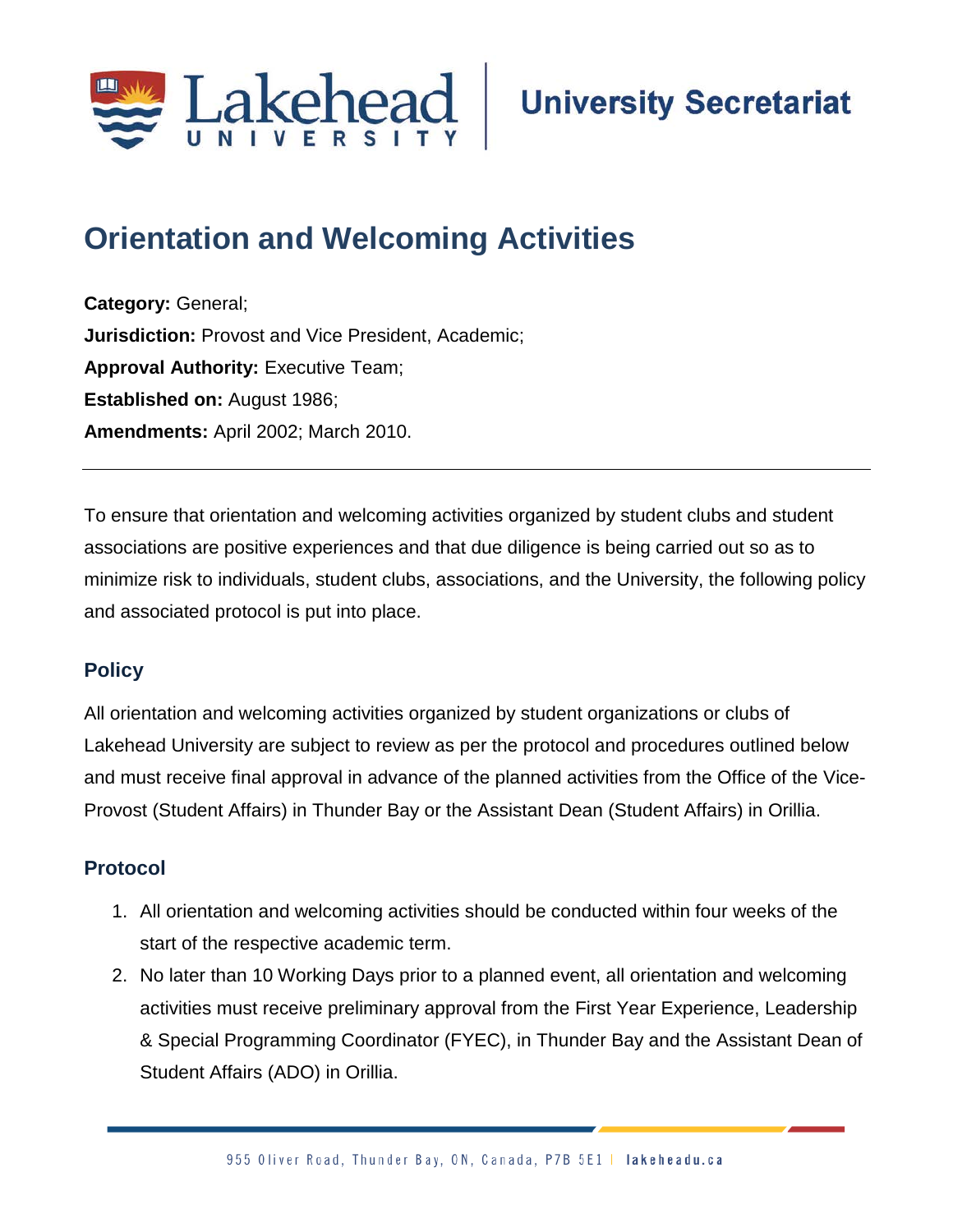- 3. The scheduling of any orientation and welcoming activities in conflict with scheduled lectures, seminars or laboratory periods must be approved by the professors involved and the School/Department Chair/Director/Dean (as applicable).
- 4. **Final approval** of all orientation and welcoming activities must be obtained from the Vice-Provost (Student Affairs) in Thunder Bay or the ADO in Orillia after preliminary approval has been received (see number 2 above) and the ["Orientation and Welcoming](https://www.lakeheadu.ca/faculty-and-staff/departments/services/student-affairs-tb)  [Activities Form"](https://www.lakeheadu.ca/faculty-and-staff/departments/services/student-affairs-tb) has been completed.
- 5. The promotion, consumption or distribution of alcohol is strictly prohibited from any orientation or welcoming activities.
- 6. Participation in orientation and welcoming activities is strictly voluntary and no student shall be coerced, pressured or intimidated to participate.
- 7. "Hazing" of students i.e. harassment, humiliation, compulsory participation in demeaning activities is strictly forbidden. Any allegations of such behaviours will be investigated and appropriately dealt with. (Refer to the Code of Student Behaviour and Disciplinary Procedures for a comprehensive definition of hazing.)
- 8. Individual students, the student organizers, and/or officers of student associations are subject to the sanctions of the Code of Student Behaviour and Disciplinary Procedures for acts that are in breach of University regulations. Legal charges may be laid for actions in breach of the law.
- 9. Any unauthorized orientation and welcoming activities not approved as per items 2, 3 and 4 above are subject to being cancelled.
- 10.Organizers of unauthorized orientation and welcoming activities (including those activities that have not been appropriately approved as per items 2, 3 and 4 above) that do occur will be subject to the full sanctions of the Code of Student Behaviour and Disciplinary Procedures and will be held responsible for activities and any resulting ramifications of all such unauthorized events.

#### **Procedures**

1. The "Orientation and Welcoming Activities Form" must be completed and submitted to the FYEC in Thunder Bay or the ADO in Orillia no later than 10 Working Days prior to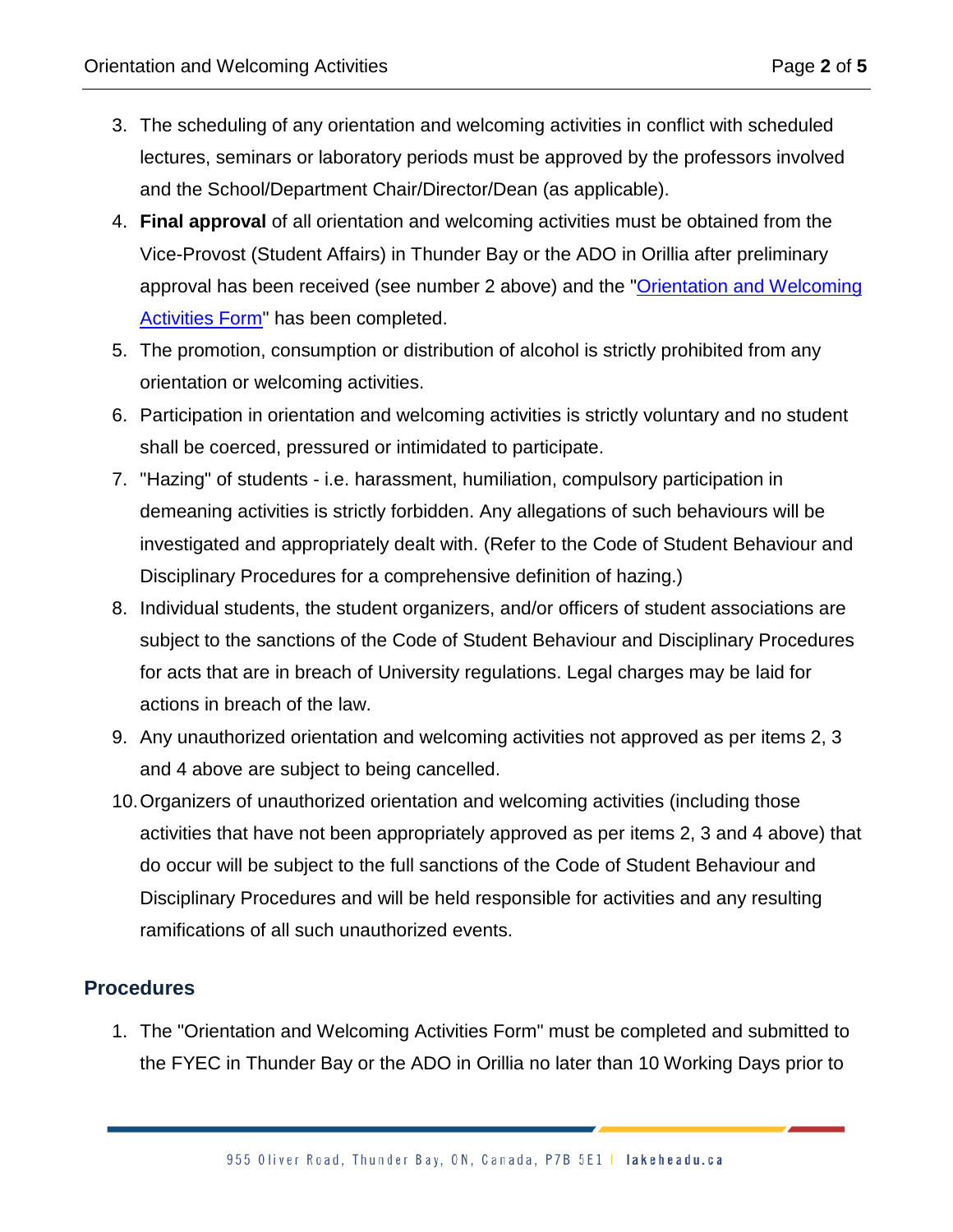the beginning of the planned event (as per step 2 above). The form must be completed in its entirety.

- 2. The FYEC in Thunder Bay or the ADO in Orillia, will assess whether the planned event is appropriate or needs modifications. If modifications are required, a revised submission must be presented to the FYEC or ADO as applicable
- 3. If applicable, approval must be sought by professors and the School/Department Chair/Director/Dean for any planned events that are in conflict with scheduled lectures, seminars or laboratory periods.
- 4. Once preliminary approval is obtained and any modifications and revisions have been made as directed, submit the completed "Orientation and Welcoming Activities Form" with the necessary signatures to the Vice-Provost (Student Affairs) in Thunder Bay or the Assistant Dean (Student Affairs) for OFFICIAL and FINAL approval.
- 5. For informational purposes, a copy of the approved submission will be distributed: In Thunder Bay, to:
	- Director of Physical Plant,
	- Manager of Security Services,
	- Appropriate School/Department Chair/Director/Dean, and
	- Office of Communications

In Orillia to:

- Assistant Vice-President of Finance and Administration
- Dean of the Orillia Campus
- Orillia Campus Coordinating Committee

#### **Review of this Policy**

The Vice-Provost (Student Affairs) will ensure that this policy and the requirements and procedures are reviewed within 3 years and will recommend any changes deemed necessary to the Vice-President (Academic).

## **Additional Notes and Considerations in Planning Orientation and Welcoming Activities**

In planning orientation and welcoming activities: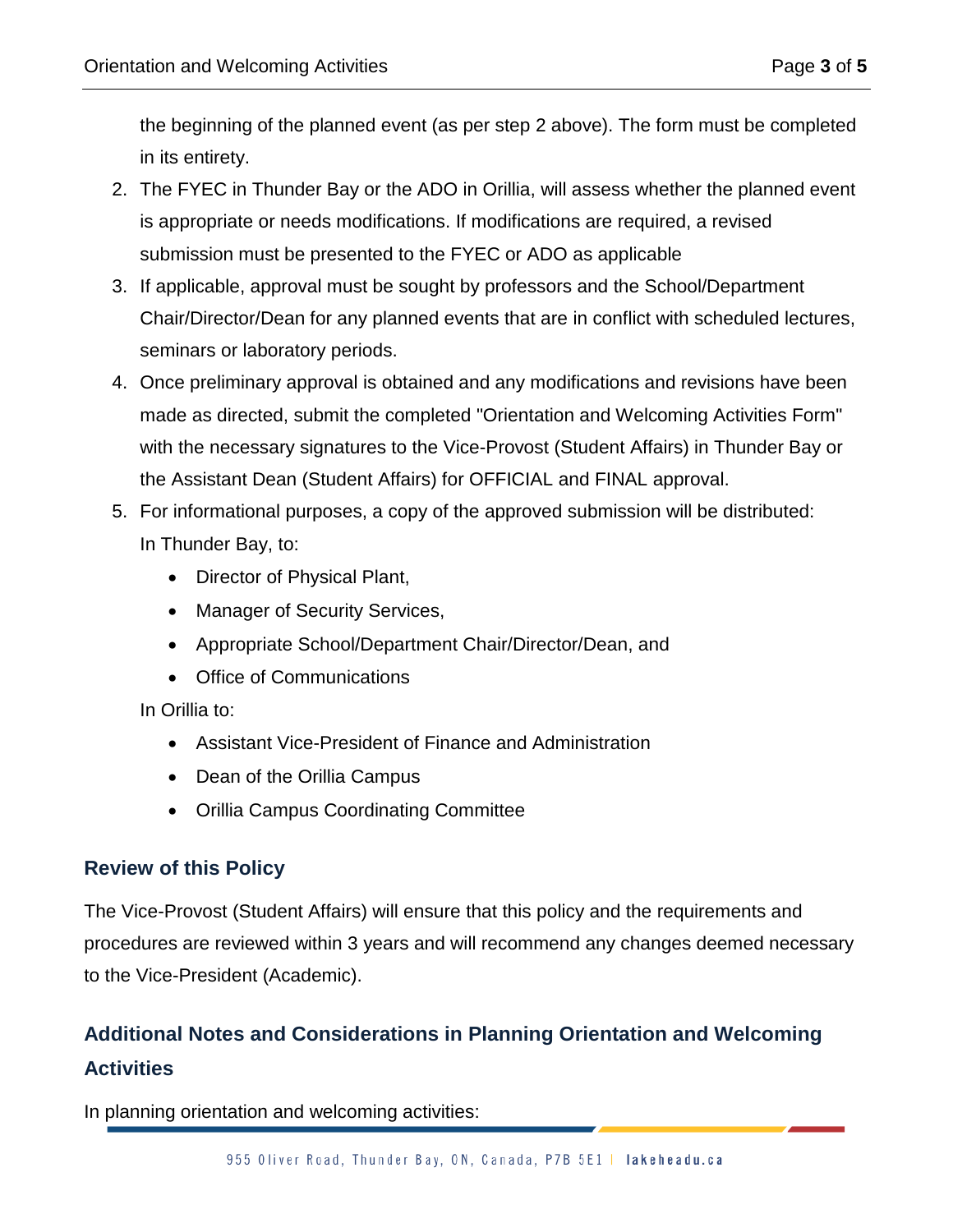- Contact the FYEC in Thunder Bay or the ADO in Orillia to discuss planned activities well in advance. It is much easier to modify plans at an early stage if necessary; moreover, these individuals are able to assist the organizing association/individuals with any process-related questions.
- Overall, the atmosphere surrounding orientation and welcoming activities is one of excitement and enthusiasm. Activities that under normal circumstances would be considered "low risk" have potential for greater risk during orientation and welcoming activities.
- Risk management and precautions (i.e. protective clothing, first aid resources, and appropriately trained student supervisors) can make a big difference to a positive orientation or welcoming activity.
- Remember that the University and legal courts view the officers of the association (or organizers of the events) as being responsible for the activities and the behaviour of the students involved in the event. Risk management and precautionary actions are critical!
- Consider that orientation and welcoming activities can be used to raise funds or complete work projects for your association and or a community organization. Your event may be an opportunity to link your association with the community!
- Associations and Clubs that wish to engage in any type of fundraising activities (e.g. for prize solicitation, sponsorships, etc) must consult with University Advancement FIRST to ensure an organized and appropriate approach is taken. Moreover, University Advancement is solely responsible for any receipting and can assist with recognition.
- The public-at-large and the business community (including future employers) view your association, your school/department/faculty, and the University as a whole according to the image you create through the orientation and welcoming activities you plan and way these activities are executed.
- Remember to call 8911 for on-campus emergencies or 911 for off-campus emergencies
- If the planned event requires an event specific waiver, the Director of Risk Management (DRM) can assist with the wording of this and explain best practices in employing waivers